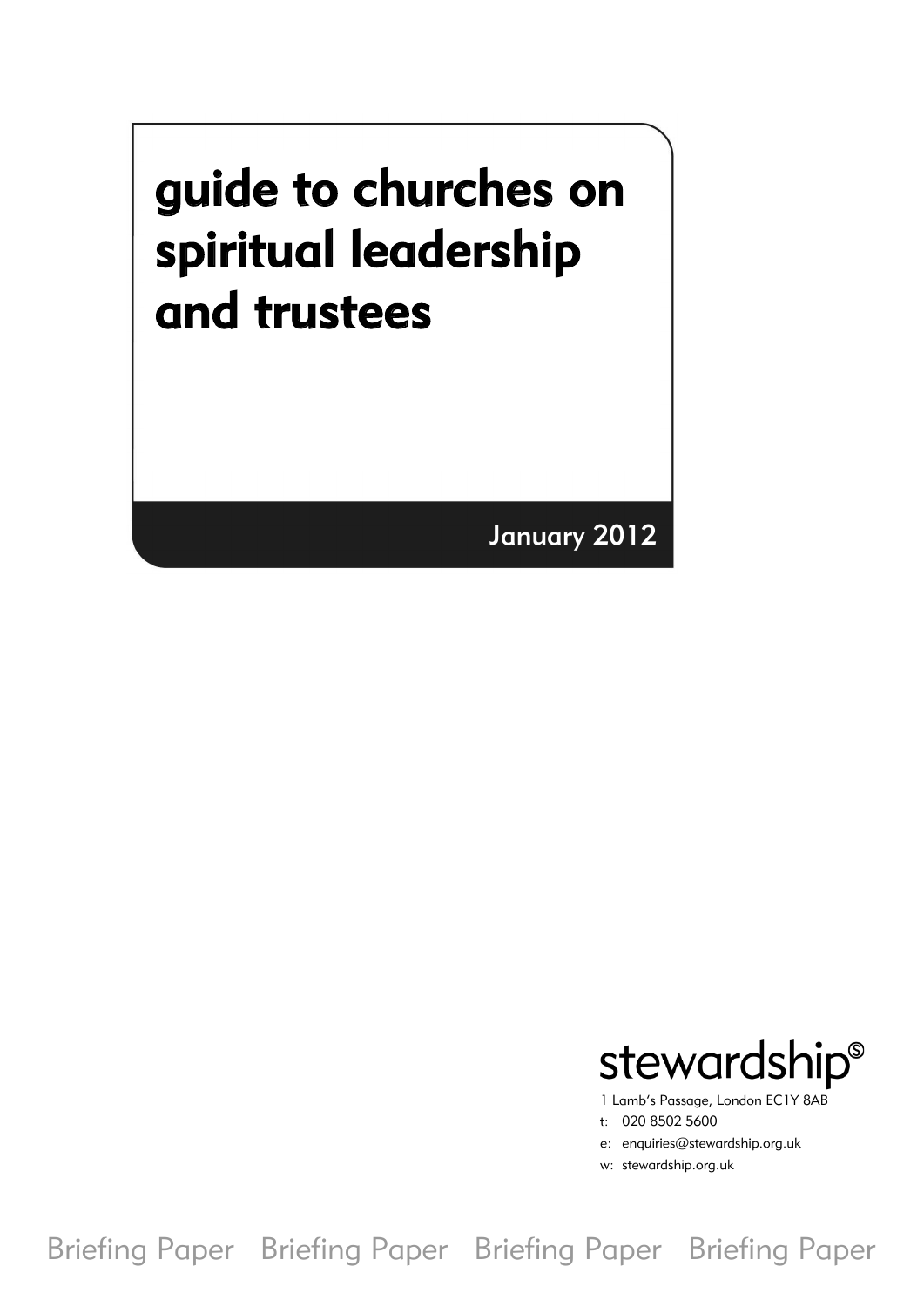This Briefing Paper and others like it are provided free of charge and help a great many churches and charities. Their development involves many hours of dedicated professional expertise both from within and outside of Stewardship. They are provided at our own cost as part of our mission to equip you.

If you find the material in this Briefing Paper to be of value, we would invite you to respond in the following ways:

- Subscribe to receive our email bulletins at our website, www.stewardship.org.uk; and
- Tell others in your church or charity about our resources.

If you regard the material to have been of particular help and significance to you in your work (for example using it to inform a church or charity group/network) perhaps you would consider making a financial gift to Stewardship in appreciation (though please feel under no obligation).

#### CONTACT DETAILS

**Stewardship** 

1 Lamb's Passage, London EC1Y 8AB

- t 020 8502 5600
- e enquiries@stewardship.org.uk
- w stewardship.org.uk

Stewardship is the operating name of Stewardship Services (UKET) Limited, a registered charity no. 234714, and a company limited by guarantee no. 90305, registered in England © Copyright Stewardship 2012

#### COPYRIGHT

This publication is the copyright of Stewardship. We want our resources to have the maximum impact, therefore you are welcome to reproduce or otherwise distribute this material in whole or part. We simply ask two things: (1) there must be no use for commercial gain, and (2) Stewardship is clearly acknowledged with the following wording "Reproduced with permission from Stewardship. www.stewardship.org.uk". If extracts are to be used in another context, permission should be sought in advance by emailing enquiries@stewardship.org.uk or telephoning 020 8502 5600. Thank you.

#### DISCLAIMER

Whilst every care has been taken in the preparation of this material, Stewardship cannot be responsible for action taken or refrained from in reliance thereon. It is recommended that appropriate professional advice be sought in each relevant individual circumstance.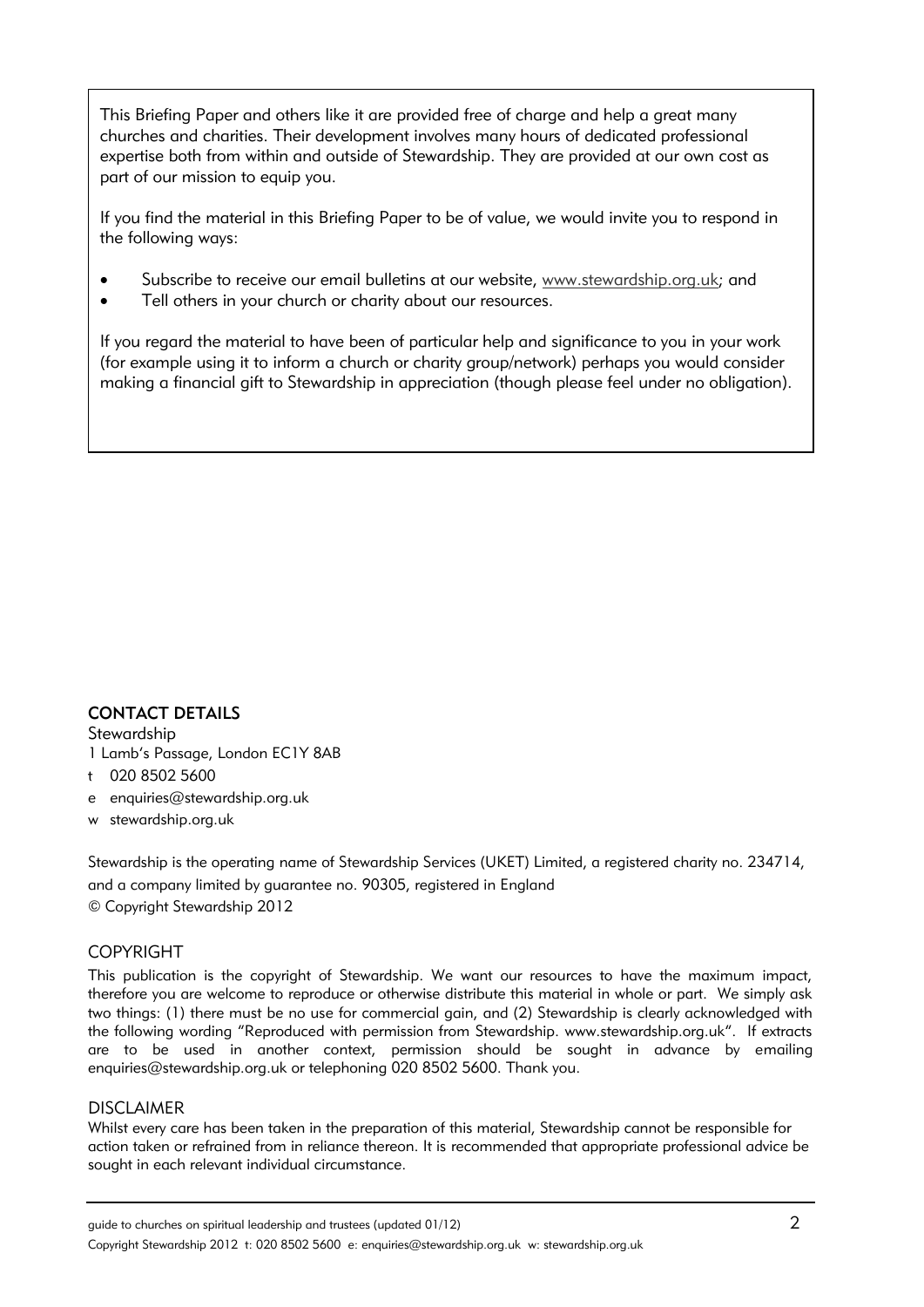# table of contents

en de la provincia de la provincia de la provincia de la provincia de la provincia de la provincia de la provi

| $\mathbf{1}$ | Introduction                           | $\mathcal{P}$ |
|--------------|----------------------------------------|---------------|
|              | 2 Spiritual Leaders and Legal Trustees | $\mathcal{P}$ |
|              | 3 What options are there?              | 7             |
|              | 4 Charity Formation by Stewardship     |               |
|              | 5 Other legal help                     | 8             |
|              | 6 Some Questions & Answers             | 9             |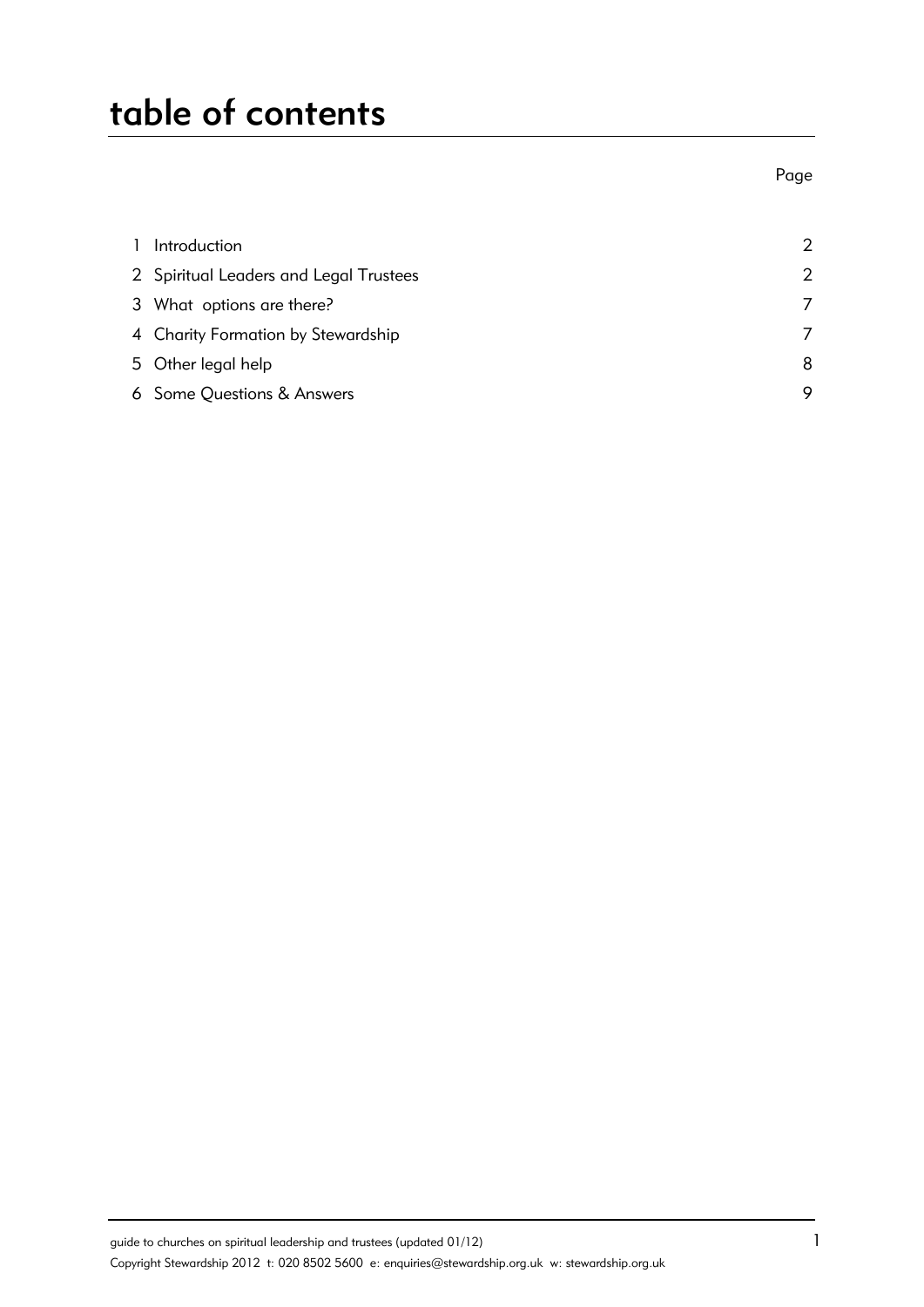### 1 Introduction

These notes are issued by Stewardship to give guidance on the relationship between spiritual leaders and legal charity trustees.

They also give some guidance when a church has a strong ethos of leadership by its spiritual leaders, on how this can be incorporated into its legal governing documents.

They summarise what is available, and why, and give pointers to further help and information.

# 2 Spiritual Leaders and Legal Trustees

#### 2.1 Spiritual leaders and trustees: are they the same?

The Bible has a lot to say about church leadership. The history of the church over the centuries and in different parts of the world shows that there is not one single way that this is worked out and this guide is not the place to provide a summary of what that may mean and how it may happen for each church. However, the primary source of the guidance on this is in the New Testament supported by the Old Testament.

Churches in the UK are not only 'spiritual entities' but, in almost all cases, also legal charities. As a result, they need to be guided not only by spiritual principles but also by UK charity law and Charity Commission guidance.

Charity law calls those that are responsible for the governance of charities "Trustees". Charity Trustees are defined as the people responsible for controlling the management and administration of the charity. They may be called trustees, directors, managing trustees, committee members or other titles, but it is the role that they play that determines whether they are legally 'Charity Trustees' or not.

There can be confusion in church settings as to whether the spiritual leaders of a church are, therefore, always going to be the 'charity trustees', given their role in the spiritual direction of the church. However, the Charity Commission accept that 'charity trusteeship' is not the same as the 'spiritual leadership' of the church. To help clarify this distinction, work was undertaken by a working party involving the Charity Commission, Stewardship, the African and Caribbean Evangelical Alliance and the solicitors, Anthony Collins.

The result of this 'joint venture' were wordings that can be put in to a charity governing document, intended to help churches that wished to have a clear sense of spiritual leadership based on biblical principles whilst also acknowledging the UK charity law understanding of 'trustees'.

The wording used phraseology to distinguish the roles and examples of which would be:

"The spiritual leadership of the church shall rest with the Spiritual Leadership. If there are Trustees who are not members of the Spiritual Leadership then their role shall be confined to the management and administration of the church in accordance with the provisions of this deed and general law"

"The Trustees of the church shall fulfil their legal duties having due regard to the spiritual direction of the church as set out from time to time by the Spiritual Leadership acting always in accordance with the requirements of this Deed and the general law."

guide to churches on spiritual leadership and trustees (updated 01/12) 2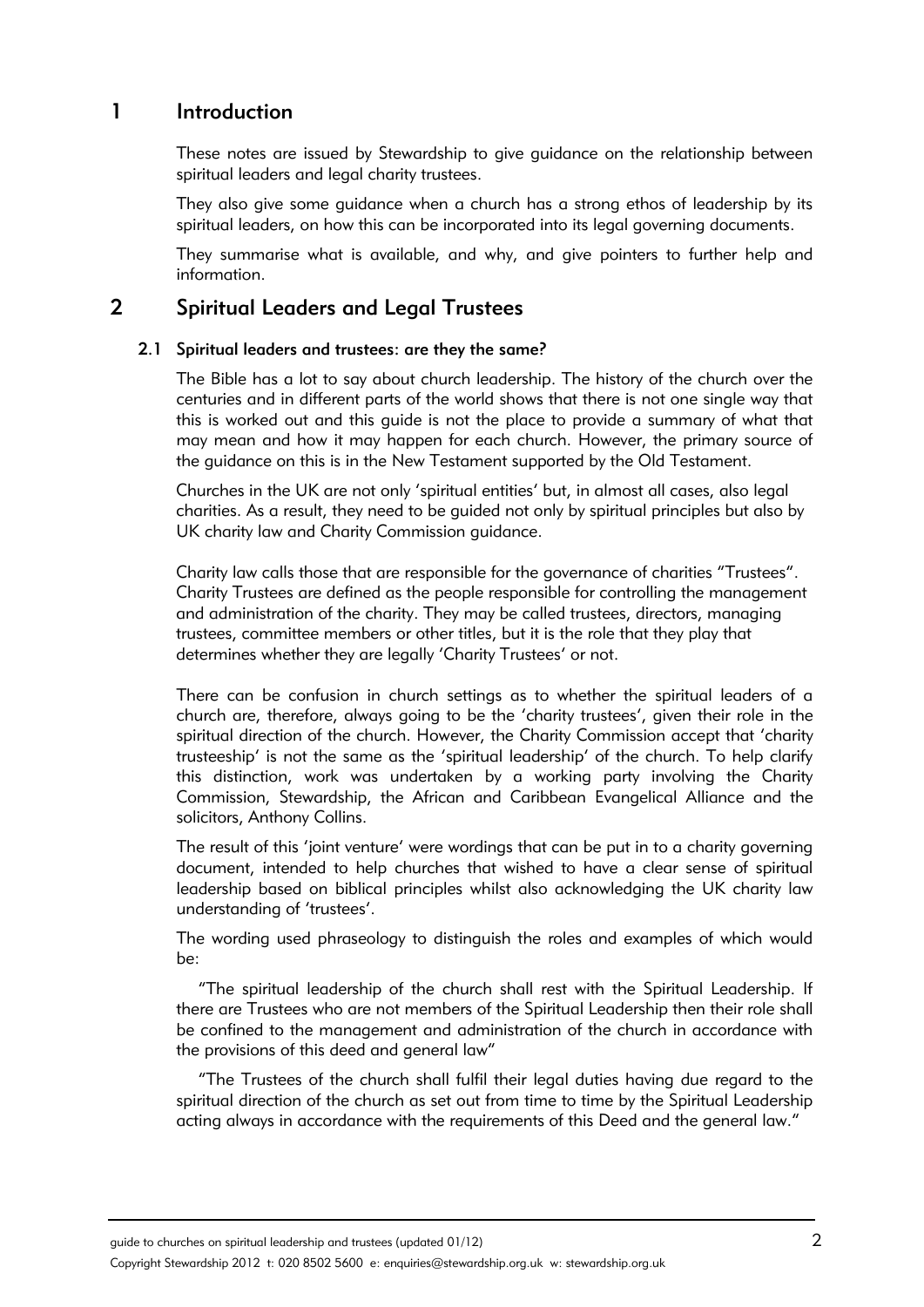#### 2.2 Leadership: setting the sense of direction

The essential concept of 'where are we going' is required in all dynamic organisations. In a normal (i.e. non-church) charity this may come from the 'management team' or it may come from the trustees. It may come from the working together of the two. This depends on the gifting and is often best if it is from the mix of the two.

Essentially in church contexts, the authority to lead comes from the spiritual 'calling' rather than legal authority. To be effective, it needs to be recognised by all those involved in leadership (and normally by others – those that need to be led).

It must be recognised that the legal authority within a UK charity rests with the legal trustees and it is their ultimate responsibility to keep the charity within its legal framework and also to be part of the policy making team.

Using the analogy of a sailing ship:

- $\circ$  Neither the spiritual leaders nor the legal trustees control the wind that blows where it will!
- o The legal trustees may not necessarily initiate the choice of destination of the legal charity (which is dictated by 'the captain'; the spiritual leaders under the authority of Christ) but they should not be at odds with it.
- o The trustees may plot the detailed course (be the navigator) or may not, but they must agree to it (i.e. be more than the steersman simply taking orders) and will also have a part to play in keeping to the course that is set.

There can be tensions as to how the destination is set involving 'who is the boss'. We would comment that the best teams would be those that understand the following principles:

- o spiritual submission to spiritual leadership is essential;
- o legal submission to the legal trustees is essential;
- o psychological understanding is important especially in the area of finance!
- o humility is critical (compare "I am your servant but you are not my master");
- o the spiritual leadership also need to be aware of the provisions of the charity's governing document and to observe them. However, there may be a sense of direction and call that is outside of these and it is then necessary to see how that can be outworked legally.

#### 2.3 Trustees: do they have an important role in 'church'?

It seems to us at Stewardship that the answer to this question is a definite "yes"! We would say the following:

- o It is a legal requirement.
- o It is a vital leadership support role if handled properly.
- o A serious impediment if handled wrongly.
- o It is not to be taken lightly, but also
- o Nor is to be feared as some do.

From our experience we would say that the key to the role being played well is having a good knowledge of what the role involves: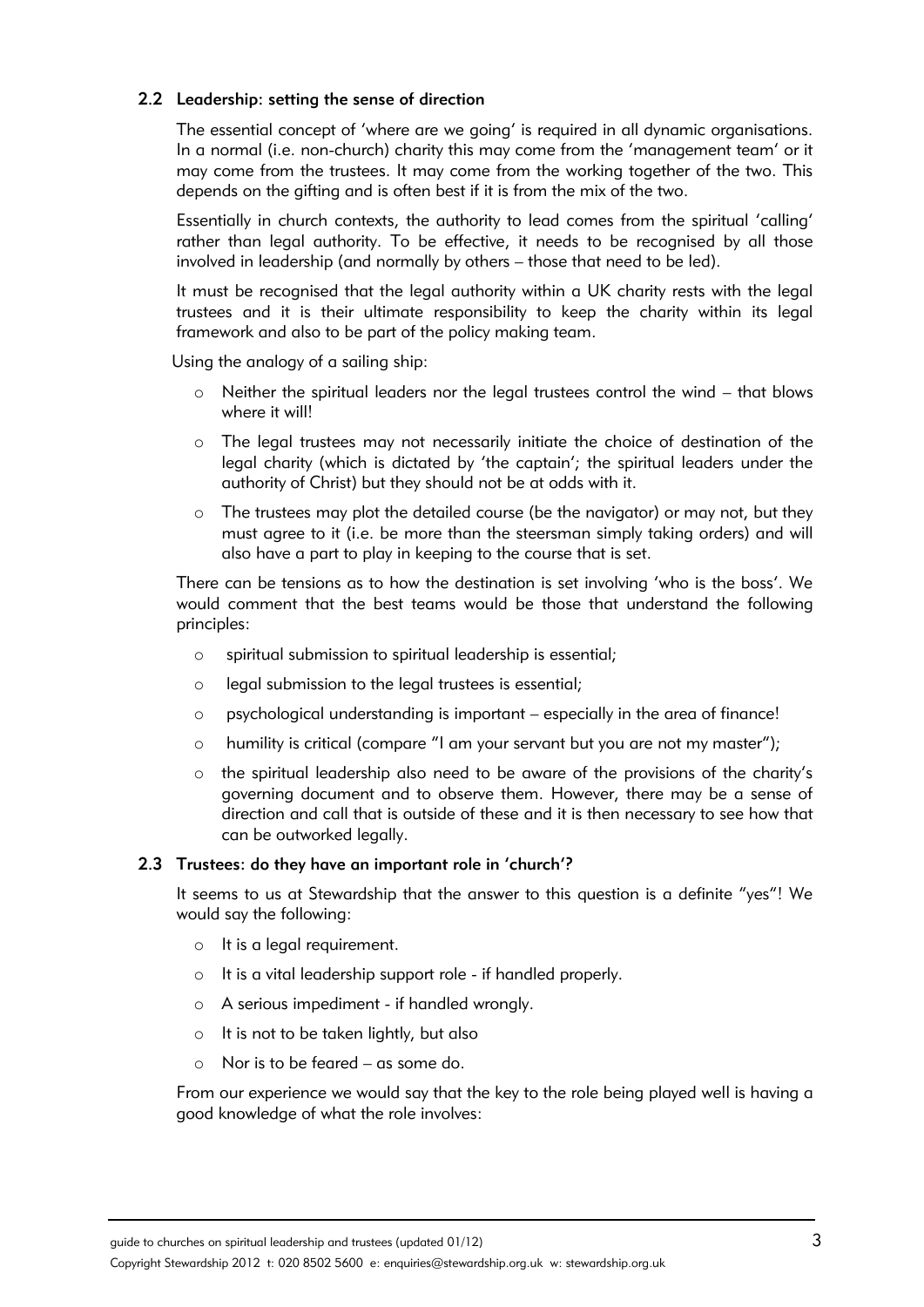- $\circ$  Seeing it in the context of a 'God given' team of people involving trustees, spiritual leaders and others.
- o And avoiding:
	- Trustees entering into areas that are not their responsibility.
	- **•** Trustees becoming too detailed and controlling.
	- **•** Trustees being marginalised and playing a 'notional' role.

The following is intended to help build that knowledge of what are the respective roles of spiritual leaders and of trustees and to help them work well together.

#### 2.4 The spiritual leaders as the trustees?

There is a good case to start from the position of making your spiritual leaders and trustees the same people. There is inevitable overlap in the two roles.

This has the benefit of simplicity. For some situations, however, there may be a concern over both the skills that the spiritual leaders may lack (see further comment below) or over the concentration of power in the hands of one group.

We would also add a vital legal point which churches have overlooked at their own cost. For paid or salaried 'leaders' to be trustees:

 -There must be specific power defined in the charity's governing document to allow this (see below).

-The 'paid trustees' cannot be a majority of the trustees.

- The Charity Commission will expect to see certain other safeguards in the governing document to ensure that the power to pay trustees is not abused.

#### 2.5 The trustees as a separate group?

There can be a case for a separate group of trustees that are different people from the spiritual leadership so that they can 'assess', from the legal and administrative perspective, the direction given from the spiritual leadership.

This has the benefit of widening the group of those in the church who have some form of legal authority and also introduces some sense of 'checks and balances'.

One disadvantage is that this brings in an inherent question of the role of spiritual leaders to 'lead the church'. There is also a significant potential for the 'overlap of responsibilities' to create problems of friction unless there is regular involvement and communication between the two groups. We find that there is a tendency for this structure to more easily result in a 'control mentality', which is a major source of friction and eventually relationship breakdown between trustees and spiritual leaders.

To see how it may best work in an individual church, it is worth looking at some of the important aspects.

#### 2.6 Strategy: trustees and spiritual leaders.

Strategy of the legal entity which is the 'charitable company' or 'charitable trust' is an essential element of trusteeship, but a vital aspect is realising this is as 'stewards' (controlling and managing assets on behalf of another).

The legal trustees are part of a team and normally 'the team' will comprise:

- o the trustees;
- o the spiritual leaders;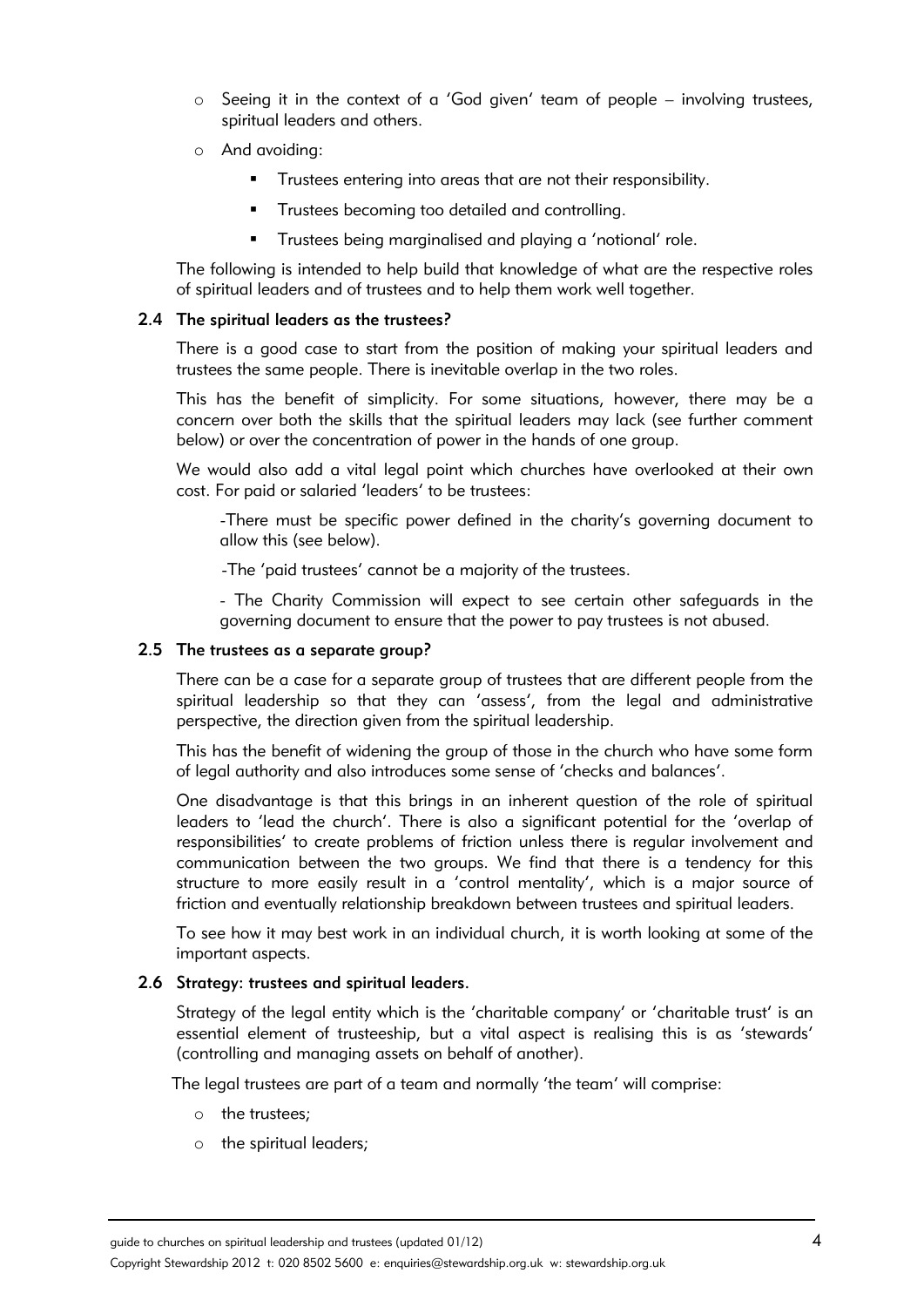- o the 'executive' team (if different);
- o external advisors;
- o the church members in certain respects; as those that need to be led.

The role each group plays in each circumstance will critically depend on the different gifts within each part of the team.

- o Are the spiritual leaders individuals who have 'charity/business' experience?
- o Does the spiritual leadership contain those with administrative gifting or eye for detail?
- o Does the spiritual leadership have those who have the time for the legal detail?
- o Do the trustees have those who can handle well the role of supporting but challenging?
- o Do the trustees have those who are people of faith who are committed to the vision of the church?
- o Do the trustees have people who can handle the concept of liability and risk?
- o Are all concerned those who have a sense of proportion?

#### 2.7 Financial decisions: the interaction of trustees and spiritual leaders.

 It is often in finance decisions and budgetary discussions that the greatest friction occurs between trustees and management teams. The reason for this can be any or all of the following:

- o Trustees are not 'hands on' and therefore there is a greater distance from the day to day events and therefore often a greater fear of not being in control.
- o Trustees are those ultimately responsible and will be those first criticised externally. They will also have an awareness of personal responsibility (and sometimes personal liability). That can make them more cautious.
- o Trustees are often drawn from people who have professional skills. That can lead to a more technical approach and a greater knowledge of what can go wrong rather than practical experience in handling the implications of that.
- o Trustees are often older. As people get older, they very often become more 'risk averse'.
- o The spiritual leadership team are more often 'visionary' or otherwise motivated by the desire to achieve what they are working to do. Restrictions which are seen as 'unnecessary' or 'over cautious' can lead to serious frustration.
- o They are 'hands on' and often more aware of how things are going and what can be done to correct things. This can make them aware of possible flexibilities, but also if it means restricting staff income/conditions, they have to face it personally on a daily basis.
- o Staff are often drawn from younger and more practical groups. That can lead to a lack of awareness of what can go wrong and how difficult it is to reverse earlier hasty decisions.

Understanding these issues can help enormously in preventing different perspectives becoming disagreements.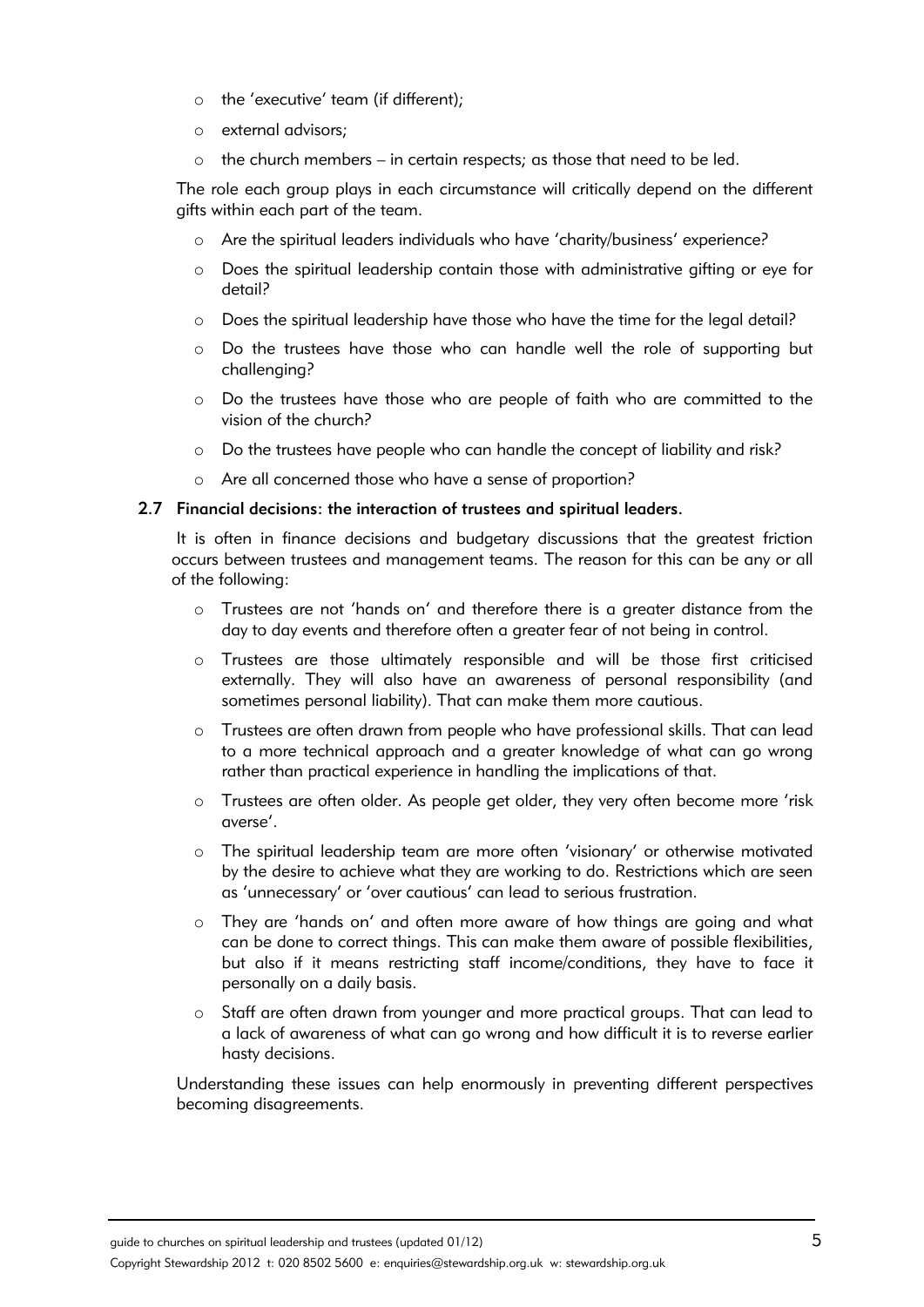#### 2.8 Handling differences and relationships

A trustee is required to act in the best interests of the charity, not of any individual or of any other body. To do so requires an 'independence of mind', so that judgements are made by them to that end.

Trustee relationships fall down – both internally within the trustee body, but more often externally with leadership or management teams – normally for reasons that are not fundamentally over matters of principle, but over matters of style or other 'personal' reasons.

The keys to preventing difficulties arising are:

- o Be personally committed to the work and vision of the charity not one's own personal part in it. You are only a steward, not the owner. It is just possible that it may best be served by you not being part of it!
- o Have an understanding of the roles undertaken and pressures facing the others (this is particularly so between trustees and spiritual leadership teams where they are not the same people).
- $\circ$  Invest in personal relationships with the others (whoever 'the others' may be).
	- **•** This helps appreciate the qualities and gifting of others.
	- **•** This helps understand the motivation of others.
	- **•** This helps 'soften the heart' when personal hurts arise.
- o Appreciate that teams tend to work best when they have different types of people – some arrive at decisions quicker than others – and that is a very useful balance.
- o Consider investing in books/guides/training on team work.

#### 2.9 The things to remember once difficulties do arise:

Our advice is to apply the following:

- o Be quick to listen and slow to speak.
- o Take advice from someone who understands the alternative view.
- o Remember the Old Testament Proverbs say "wisdom is found in the counsel of many".
- o Remember the New Testament instruction to "Make every effort to maintain unity in the bond of peace".
- o Be humble.
- o Pray!

#### 2.10 Selection of trustees

Given Trusteeship is an important role we would suggest that care is given to their selection. It is up to each charity to select their own trustees, but we would suggest the following as a help in this process:

#### Spiritual characteristics

- o Mature, responsible, trustworthy.
- o Normally we would suggest they are actively involved in the life and work of the church – though there can be a case for a trustee who is more removed to bring an outside view, or to meet a skills need.